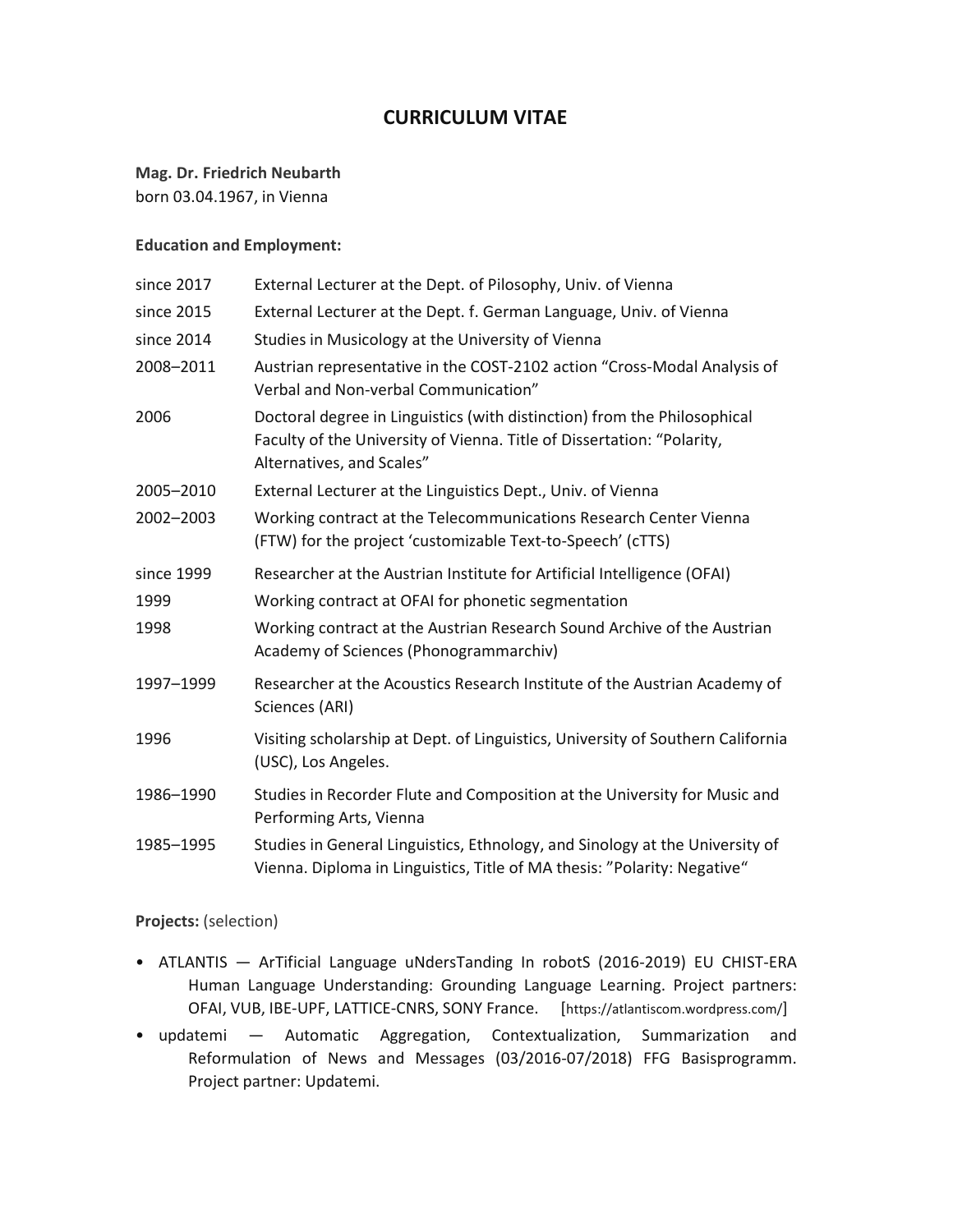- MLT4MLV Machine Learning Techniques for Modeling of Language Varieties (01/2011- 01/2014) WWTF project. Project partners: Acoustics Research Institute, Vienna (ARI), Institute for Language, Cognition and Computation, University of Edinburgh (ILCC). [www.ofai.at/research/nlu/projects/nlproject\_mlt4mlv.html]
- VSDS Viennese Sociolect and Dialect Synthesis (03/2007-03/2009) WWTF project. Project partners: Acoustics Research Institute, Vienna (ARI), Centre for Speech Technology Research, University of Edinburgh (CSTR), Telecommunications Research Center Vienna (FTW). [dialect-tts.ftw.at]
- Josefsplatz Creative Histories: The Josefsplatz Experience (01/2006-12/2006) WWTF project. Project partners: Center for Virtual Reality and Visualization (VRViS), Telecommunications Research Center Vienna (FTW), Austrian National Library (OeNb).
- HQPosTag Architecture and Effective Development of a High-Quality Part-of-Speech Tagger (11/2003-01/2004, 09/2004-12/2005) FWF Project P16614.
- SpeeDurCont: Segmental Duration in German Speech (10/1999-06/2002) FWF project P13224.

#### **Presentations:**

- 2015 Government Phonology Round Table 2015: "*Polarity and the Phonological Representation of Sounds – A Minimalist Approach to Structure in Melody.*"
- 2014 41st Austrian Linguistic Conference, Workshop Grammatiktheorie: "*Structural Representation of Sounds in Phonology".*
- 2013 RANLP 13, Hissar, Bulgaria: "*Corpus development for machine translation between standard and dialectal varieties*".
	- LTC'13 Poznan, Poland: "*A hybrid approach to statistical machine translation between standard and dialectal varieties*".
	- 40th Austrian Linguistic Conference, Workgroup: Corpus-based Linguistics, Salzburg: "*Korpusbasierte maschinelle Übersetzung vom Standarddeutschen in den Wiener Dialekt.*"
- 2012 7th SIDG Kongress, Vienna: "*Machine translation for Viennese dialect*".
	- 7th SIDG Kongress, Vienna: "*Orthographie des Wiener Dialekts für maschinelle Übersetzung*". (together with Tina Hildenbrandt, Sylvia Moosmüller)
- 2010 COST 2102 Spring School, Caserta, Italy, 15.-19.3.2010: "*Signals and symbols On the encoding of multiple speech varieties for speech synthesis*".
- 2009 COST 2102 Spring School, Trinity College, Dublin, 23.-27.3.2009: "*Tuning speech synthesis to regional varieties*".
- 2008 COST 2102 Spring School, Vietri sul Mare, IT: "*A Distributional Concept for Modeling Dialectal Variation in TTS*". (together with Christian Kranzler)
- 2007 Workshop Semantics Network 7, 8.-9.6.2007, ZAS Berlin: "*Presupposition and Assertion of 'auch nur'*" (together with Uli Sauerland)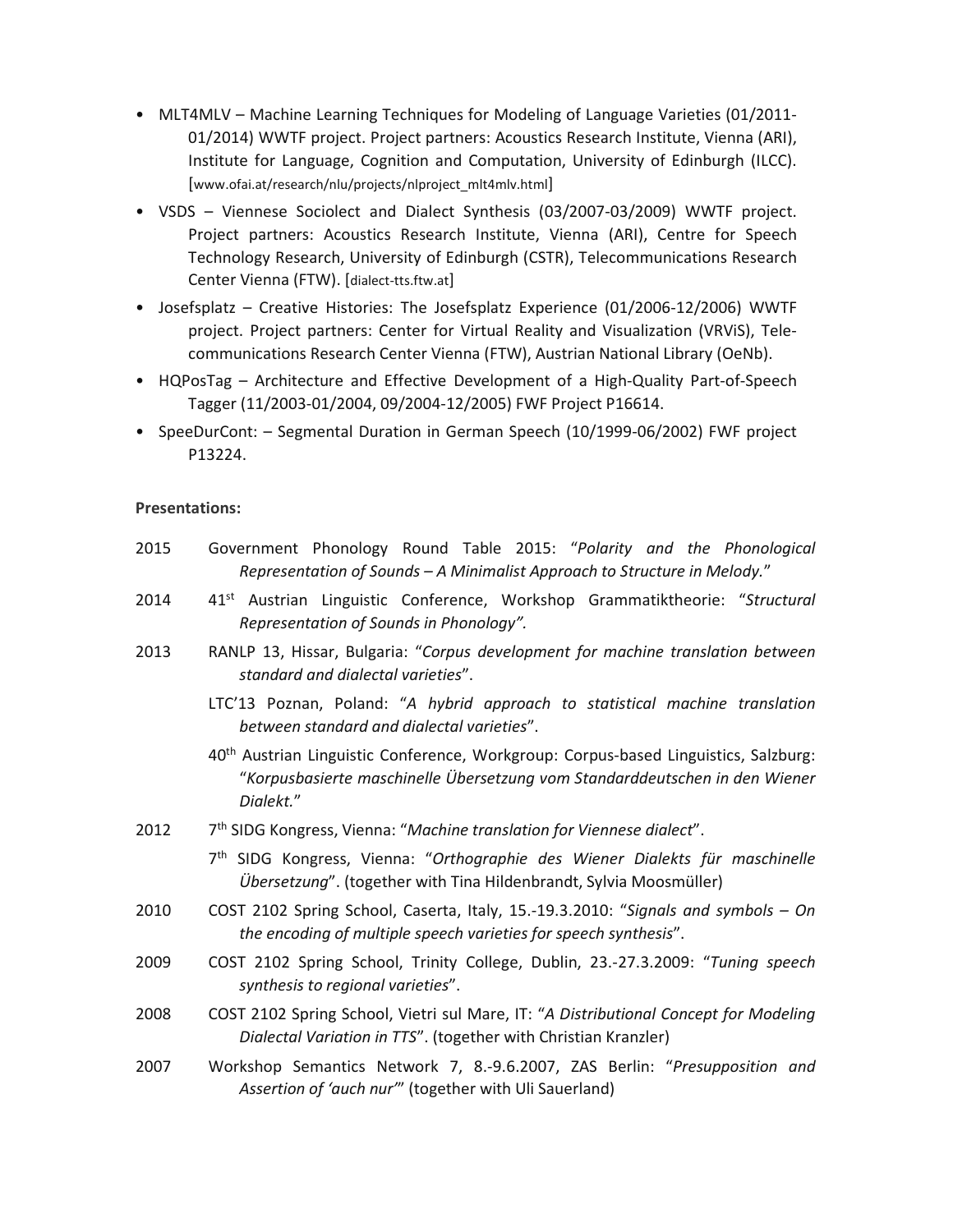2006 34th Austrian Linguistic Conference, Klagenfurt: "*Sogar auch nur: (de-)composition and polarity*" (together with Micha Wille) 2004 32nd Austrian Linguistic Conference, Salzburg: "*Focus on Topic*". (together with Micha Wille) Leiden Government Phonology Workshop: "*Structure in Melody, and vice versa*". (together with John Rennison) KONVENS 2004, Wien, Austria: "*Have a Break! Modelling pauses in German speech*" 2002 KONVENS 2002, Saarbrücken, Germany: "*Learning Duration*" 30th Austrian Linguistic Conference, Innsbruck: "*Negative Polarität zwischen Syntax und Semantik*". 2001 29th Austrian Linguistic Conference, Klagenfurt: "*Über kurz oder lang zum Österreichischen Deutsch*" COST-258 Meeting, Maastricht, NL: "*Investigating Segmental Durations in Austrian German*" 2000 KONVENS 2000 Sprachkommunikation, Ilmenau: "*The Vienna Prosodic Speech Corpus: Purpose, Content, and Encoding*" 28th Austrian Linguistic Conference, Graz: "*Face The Interface – Probleme für Segmentierung und Alignment von Phonemen und Tönen*" 1998 31st Linguistic Meeting Poznan: "*Mandarin Chinese Phonology*", "*Focus and NPIs*" 1997 30th Linguistic Meeting Poznan: "*A Reductionist View of Negative Polarity*" Novi Sad Workshop on Government Phonology: "*Sound Pattern of Mandarin Chinese*" 1996 GGS Berlin: "*Polarität und Distributivität*" 1995 GGS Jena: "*Polarität: Negativ*" 1993 Workshop on German Syntax, University of Venice: "*Some Remarks on Reflexives*" Austrian Linguistic Conference in Salzburg "*Some Remarks on Weak Reflexives*" 1992 GGS Regensburg: "*Zur Syntax des Präfixes BE- im Deutschen*" (together with Martina Wiltschko)

#### **Teaching:**

since 2017 Lecture/Exercise Course "*Introduction Linguistics*", Mei:CogSci, Univ. Wien 2016–2017 Introductory Exercise Course "*Linguistics*", German Lang., Univ. Wien 2016 Proseminar "*Introduction General Linguistik A*", Linguistics, Univ. Wien since 2015 Exercise Course "*Grammar*", German Lang., Univ. Wien 2008–2009 Proseminar "*Introduction in General Linguistics*", Linguistics, Univ. of Vienna 2006 Proseminar "*Negative Polarity Items*", Linguistics, Univ. of Vienna 2005–2008 Exercise Course "*Introduction Theory of Grammar*", Linguistics, Univ. of Vienna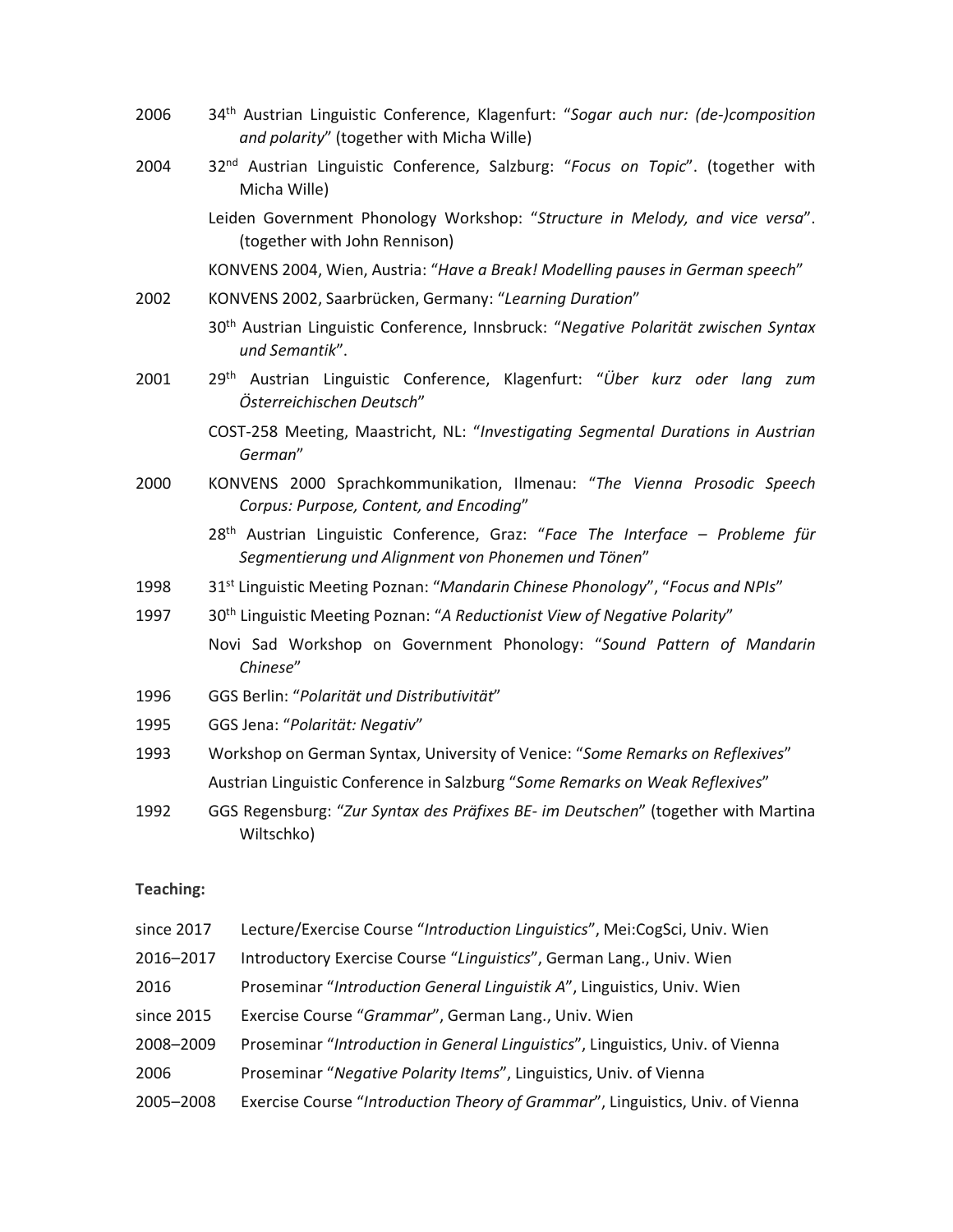- 2017 Guest presentation within the proseminar 'Digital Na(t)ives: Digital Humanities und Sprachwissenschaft', held by Ludwig Maximilian Breuer: "Language Technology für dialektale Sprachvarietäten". (Univ. of Vienna, 04.05.2017)
- 2014 Guest presentation within the proseminar 'Wiener Melange: Syntaktische Variation einer Stadtsprache' held by Ludwig Maximilian Breuer: "Maschinelle Übersetzung von Standardsprache in Wiener Dialekt". (Univ. of Vienna, 03.06.2014)
- 2013 Guest presentation within the proseminar 'Syntax in the City' held by Ludwig Maximilian Breuer: "Maschinelle Übersetzung von Standardsprache in Wiener Dialekt". (Univ. of Vienna, 11.11.2013)

 Guest presentation within the laboratory course 'Der g'mischte Satz Wiens' held by Ludwig Maximilian Breuer: "*Wiener Dialekt, Linguistik und Sprachtechnologie: Sprachsynthese und maschinelle Übersetzung*" (Univ. of Vienna, 17.01.2013)

2012 Guest presentation within the research seminar 'Syntaktische und typologische Variation im Wiener Deutsch' held by Manfred Glauninger and Ludwig Maximilian Breuer: "*Natural Language Processing für dialektale Sprachvarietäten: Sprachsynthese und maschinelle Übersetzung*". (OFAI, 19.01.2012, togetgher with Jeremy Jancsary)

## **Conferences and Workshops (organising committee):**

- 2018 KONVENS 2018, Austrian Academy of Sciences, Sept. 19-21, 2018, Vienna
- 2016 KONVENS 2016, Ruhr-Universität Bochum, Sept. 19-21, 2016, Bochum
- 2015 GPRT-2015 Government Phonology Round Table, May 1-3, 2015, Vienna
- 2011 GLOW Generative Linguistics in the Old World 34, April 28-30, 2011, Vienna GPRT8 – Government Phonology Round Table, May 6-8, 2011, Vienna DIALECTS2012 – First Workshop on Algorithms and Resources for Modelling of Dialects and Language Varieties (held at EMNLP 2011), July 31, 2011, Edinburgh, Scotland
- 2009 Sinn und Bedeutung 14, Sept. 28-30, 2009, Vienna
- 2002  $9<sup>th</sup> International Phonology Meeting "Structure and Melody", Nov. 1-3, 2002, Vienna"$

## **Publications:**

2017 Krenn, Brigitte, Schreitter, Stephanie & Neubarth, Friedrich (2017) "Speak to me and I tell you who you are! A language-attitude study in a cultural-heritage application," *AI & Society, 32(1)*, pp. 65-77. [online: http://dx.doi.org/10.1007/s00146-014-0569-0]

 Neubarth, Friedrich (2017) "Universal weak NPIs - is there ever freedom of choice?," in: Mayr, Clemens & Williams, Edwin (eds..) *11-11-2017. Festschrift für Martin Prinzhorn.* (Wiener Linguistische Gazette 82), Linguistics Institute, Univ. of Vienna, pp. 211-218.

[online: http://wlg.univie.ac.at/fileadmin/user\_upload/p\_wlg/822017/A\_Festschrift\_Prinzhorn.pdf]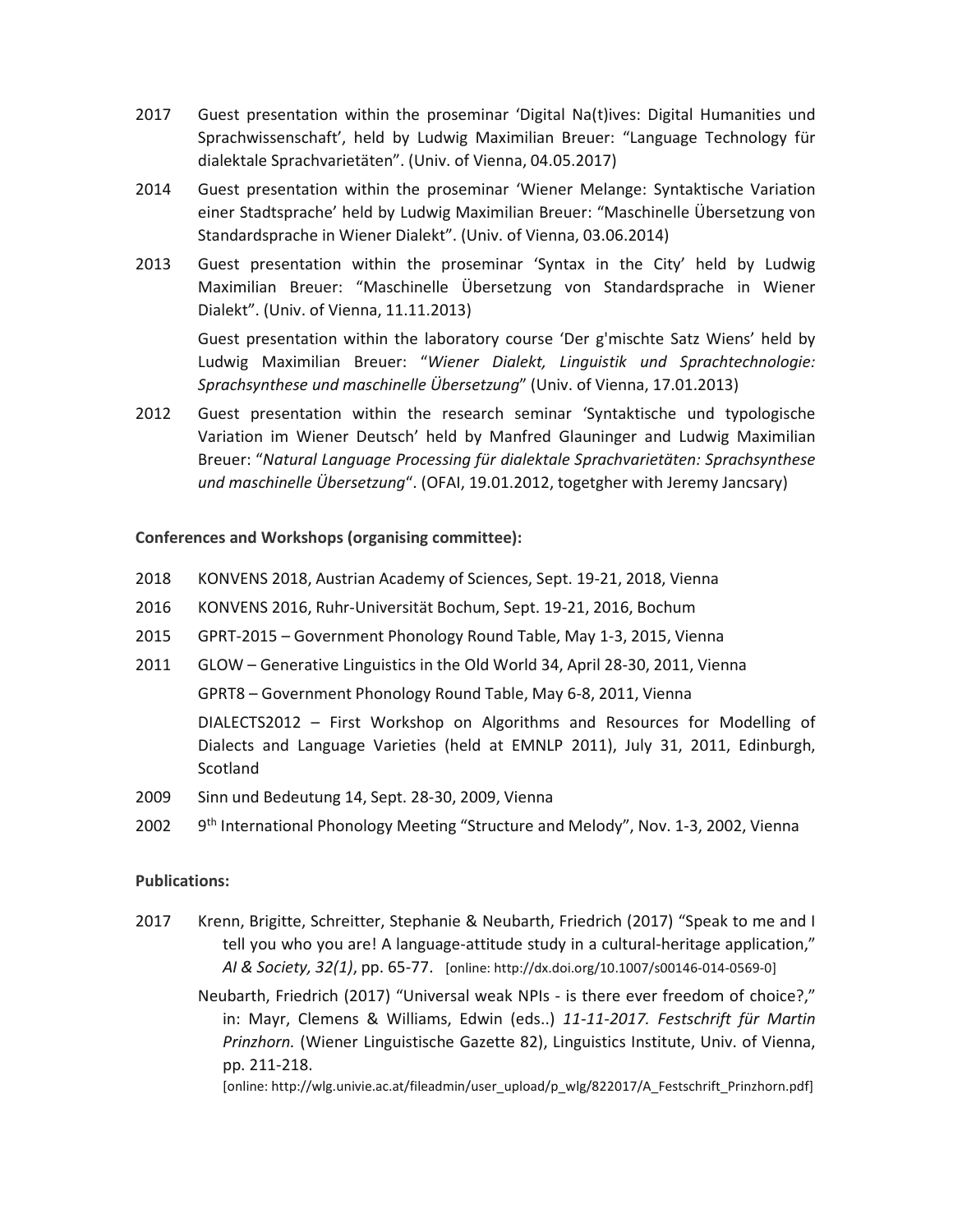- 2017 Neubarth, Friedrich & Trost, Harald (2017) "Statistische Maschinelle Übersetzung vom Standarddeutschen in den Wiener Dialekt," in: Resch, Claudia & Dressler, Wolfgang U. (eds.) *Digitale Methoden der Korpusforschung in Österreich.* Österr. Akademie der Wissenschaften, pp. 180-203.
- 2016 Dipper, Stephanie, Neubarth Friedrich & Zinsmeister Heike, eds. (2016) *Proceedings of the 13th Conference on Natural Language Processing (KONVENS)*, Bochumer Linguistische Arbeitsberichte (BLA) Vol. 16. [online: https://www.linguistics.rub.de/bla/016-konvens2016.pdf]

 Neubarth, Friedrich, Haddow, Barry, Hernandez-Huerta Adolfo & Trost, Harald (2016) "A Hybrid Approach to Statistical Machine Translation Between Standard and Dialectal Varieties," in: Vetulani, Z., Uszkoreit, H. & Kubis, M. (eds.) *Human Language Technology. Challenges for Computer Science and Linguistics 6th Language and Technology Conference*, LTC 2013, Poznan, Poland, December 7-9, 2013. Revised Selected Papers, pp. 341-353. [online: http://dx.doi.org/10.1007/978-3-319-43808-5]

- Schabus, Dietmar, Krenn, Brigitte & Neubarth, Friedrich (2016) "Data-Driven Identification of Dialogue Acts in Chat Messages," in: *Proceedings of the 13th Conference on Natural Language Processing (KONVENS)*, Bochum, Germany, pp. 236-241. [online: https://www.linguistics.rub.de/konvens16/pub/30\_konvensproc.pdf
- 2014 Krenn, Brigitte, Schreitter, Stephanie & Neubarth, Friedrich (2014) "Speak to me and I tell you who you are! A language-attitude study in a cultural-heritage application," in: *AI & SOCIETY*, Springer London, online article, accepted Oct. 2014. [online: http://dx.doi.org/10.1007/s00146-014-0569-0]
- 2013 Haddow, Barry, Adolfo Hernández-Huerta, Friedrich Neubarth & Harald Trost (2013) "Corpus Development for Machine Translation between Standard and Dialectal Varieties," in: *Proc. of the Workshop 'Adaptation of Language Resources and Tools*  for Closely Related Languages and Language Variants' of the 9<sup>th</sup> Int. Conf. on Recent Advances in Natural Language Processing (RANLP), Sept. 13<sup>th</sup> 2013, Hissar, Bulgaria, pp. 7-14. [online: www.ofai.at/~friedrich.neubarth/papers/ranlp2013.pdf]
	- Hildenbrandt, Tina, Sylvia Moosmüller & Friedrich Neubarth (2013) "Orthographic encoding of the Viennese dialect for machine translation," in: Zygmunt Vetulani & Hans Uszkoreit (eds.) *Human Language Technologies as a Challenge for Computer Science and Linguistics*, Proc. of the 6<sup>th</sup> Language & Technology Conference (LTC'13), Dec. 7-9, 2013, Poznan, Poland, pp. 399-403.

[online: www.ofai.at/~friedrich.neubarth/papers/ltc2013-hildenbrandt.pdf]

 Neubarth, Friedrich, Barry Haddow, Adolfo Hernández-Huerta & Harald Trost (2013) "A hybrid approach to statistical machine translation between standard and dialectal varieties," in: Zygmunt Vetulani & Hans Uszkoreit (eds.) *Human Language Technologies as a Challenge for Computer Science and Linguistics*, Proc. of the 6<sup>th</sup> Language & Technology Conference (LTC'13), Dec. 7-9, 2013, Poznan, Poland, pp. 414-418. [online: www.ofai.at/~friedrich.neubarth/papers/ltc2013-neubarth.pdf]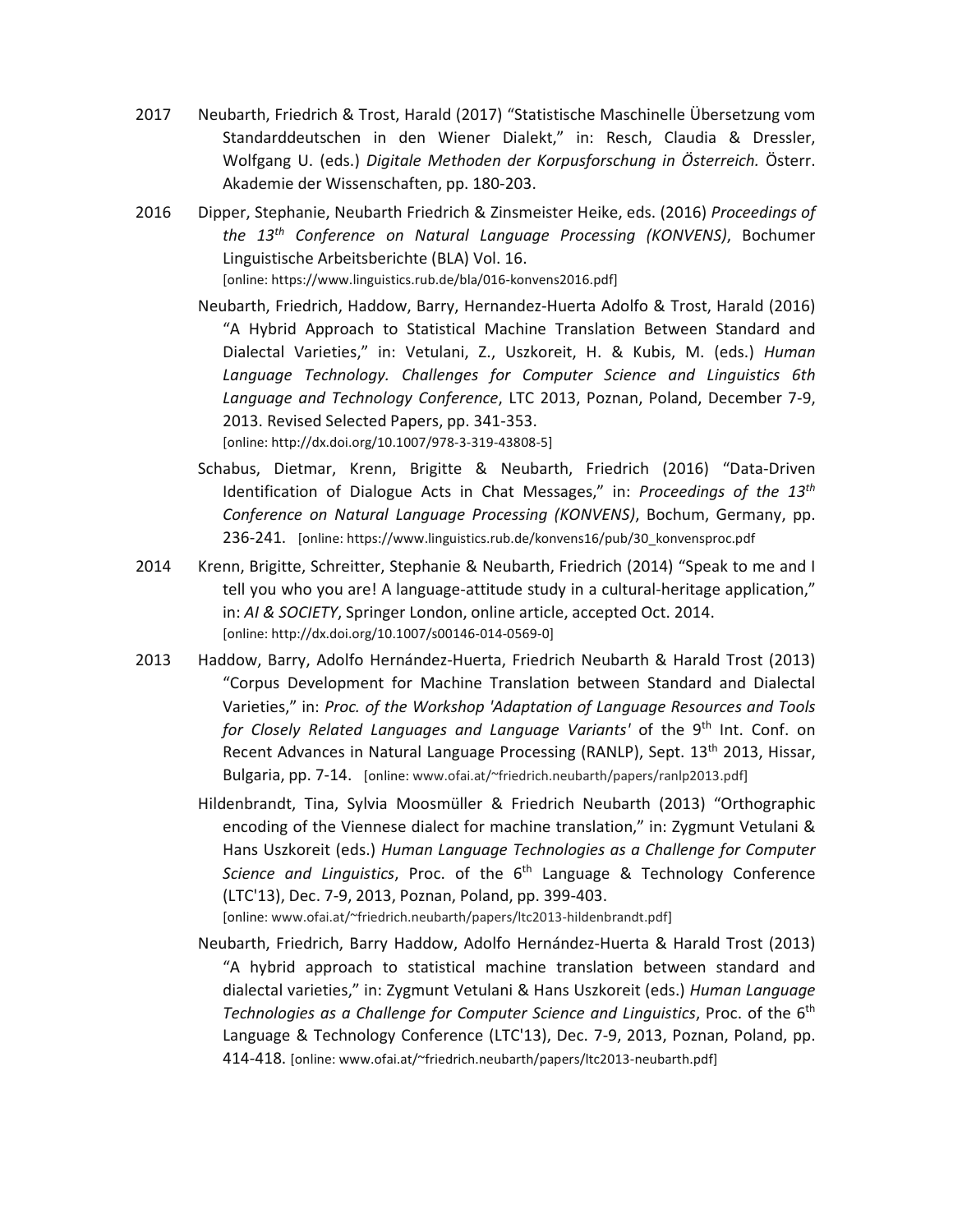- 2012 Krenn, Brigitte, Stephanie Schreitter, Friedrich Neubarth & Gregor Sieber (2012) "Social Evaluation of Artificial Agents by Language Varieties, Intelligent Virtual Agents" in: Nakano, Y., Neff, M., Paiva, A., Walker, M. (eds.) *Intelligent Virtual Agents,* Proc. of the 12th International Conference IVA 2012, Santa Cruz, CA, USA, Sept. 12-14, 2012, Lecture Notes in Computer Sciences (LNCS), Springer, Vol. 7502, pp. 377–389. [online: www.ofai.at/~brigitte.krenn/papers/IVA2012.pdf]
- 2011 Jancsary, Jeremy, Friedrich Neubarth, Stephanie Schreitter & Harald Trost (2011) "Towards a Context-Sensitive Online Newspaper," in: *IUI 2011 Workshop on Context-awareness in Retrieval and Recommendation*. [online: www.ofai.at/~jeremy.jancsary/papers/p6-jancsary.pdf]
	- Jancsary, Jeremy, Friedrich Neubarth & Harald Trost, eds. (2011) *Proceedings of the First Workshop on Algorithms and Resources for Modelling of Dialects and Language Varieties*. Association for Computational Linguistics (ACL), New Brunswick, NJ. [online: aclweb.org/anthology-new/W/W11/W11-26.pdf]
	- Schreitter, Stephanie, Brigitte Krenn, Friedrich Neubarth & Gregor Sieber "Speak to me and I tell you who you are! A language-attitude study in a cultural-heritage application," in: *Workshop on Culturally Motivated Virtual Characters* (CMVC 2011) collocated with IVA 2011. Reykjavik, Island, Sept. 2011. [online: www.ofai.at/~brigitte.krenn/papers/cmvc2011.pdf]
- 2010 Pucher, Michael, Friedrich Neubarth & Volker Strom (2010) "Optimizing Phonetic Encoding for Viennese Unit Selection Speech Synthesis", in: Esposito A. et al. (eds) *Development of Multimodal Interfaces*, Proceedings of the 2nd COST 2102 International Training School, Dublin, March 23-27, 2009, Lecture Notes in Computer Science (LNCS), Vol. 5967, Springer, pp. 207-216.
	- Pucher, Michael, Dietmar Schabus, Junichi Yamagishi, Friedrich Neubarth & Volker Strom (2010) "Modeling and interpolation of Austrian German and Viennese dialect in HMM-based speech synthesis," in: *Speech Communication*, Vol. 52. Issue 2, pp. 164-179. [online: dx.doi.org/10.1016/j.specom.2009.09.004]
	- Pucher, Michael, Friedrich Neubarth, Volker Strom, Sylvia Moosmüller, Gregor Hofer, Christian Kranzler, Gudrun Schuchmann & Dietmar Schabus (2010) "Resources for speech synthesis of Viennese varieties," in: *Proceedings of LREC*, May 17-23, 2010, Malta, pp. 105-108.

[online: www.cstr.ed.ac.uk/downloads/publications/2010/lrec2010\_viennese.pdf]

 Jancsary, Jeremy, Friedrich Neubarth & Harald Trost (2010) "Towards context-aware personalization and a broad perspective on the semantics of news articles," in: Proc. of the 4<sup>th</sup> ACM Conference on Recommender Systems (Barcelona, Spain), Association for Computing Machinery, pp. 289-292.

[online: www.ofai.at/~jeremy.jancsary/papers/sp19-jancsary.pdf]

 Pucher, Michael, Friedrich Neubarth & Dietmar Schabus "Design and Development of Spoken Dialog Systems Incorporating Speech Synthesis of Viennese Varieties", in: K. Miesenberger et al (eds.) Proc. of the 12<sup>th</sup> Int. Conference ICCHP, Vienna, Austria, July 2010, Lecture Notes in Computer Sciences (LNCS), Springer, Vol. 6179, pp. 361-366.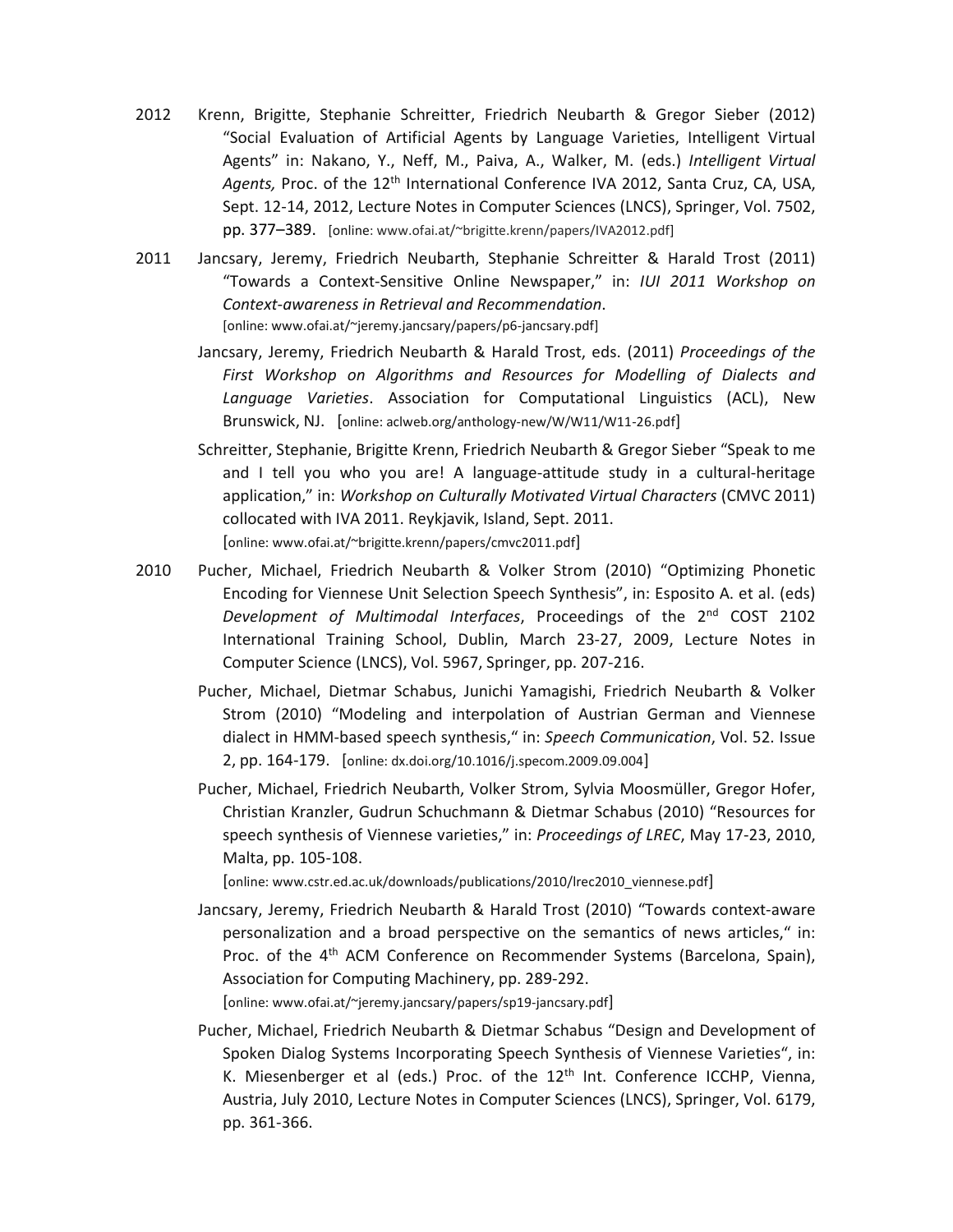- 2009 Kranzler Christian, Franz Pernkopf, Rudolf Muhr, Michael Pucher & Friedrich Neubarth (2009) "Text-to-Speech Engine with Austrian German Corpus," *Proc. of SPECOM 2009*, St. Petersburg, Russia, 21.-25.06.2009, pp. 170-173.
- 2008 Neubarth, Friedrich & Christian Kranzler (2008) "A Distributional Concept for Modeling Dialectal Variation in TTS" in: Esposito A. et al. (eds.) *Multimodal Signals: Cognitive and Algorithmic Issues*, Proceedings of COST 2102 Training School, Vietri sul Mare, Italy, April 21-26, 2008, Lecture Notes in Artificial Intelligence (LNAI), Vol. 5398, Springer, pp. 208-215.
	- Neubarth, Friedrich, Michael Pucher & Christian Kranzler (2008) "Modeling Austrian dialect varieties for TTS", in: *Proceedings of Interspeech 2008*, Brisbane, Australia, pp. 1877-1880.
- 2006 Neubarth, Friedrich (2006) *Polarity, Alternatives, and Scales*. Doctoral dissertation, Univ. of Vienna. [online: www.ofai.at/~friedrich.neubarth/linguistics/FN\_Diss\_2006.pdf]
	- Klatt Stefan, Friedrich Neubarth, Karel Oliva & Harald Trost (2006) "A Hybrid Knowledge-Based/Statistical PoS-Tagger of German," in: M. Butt (ed.) *Proceedings of KONVENS 2006*, Konstanz, pp. 71-78. [online:

kops.ub.uni-konstanz.de/bitstream/handle/urn:nbn:de:bsz:352-opus-20131/konvens06\_proc.pdf]

2005 Neubarth, Friedrich & John Rennison (2005) "Structure in Melody, and vice versa," in: N. Kula & J. van de Weijer (eds.) *Papers in Government Phonology. Leiden Papers in Linguistics* 2.4, pp. 95-124.

[online: www.let.leidenuniv.nl/pdf/lucl/lwpl/2.4/neubarthrennison.pdf]

- 2004 Apel, Jens, Friedrich Neubarth Hannes Pirker & Harald Trost (2004) "Have a break! Modelling pauses in German speech," in: Buchberger E. (ed.) *KONVENS 2004*, Österr. Gesellschaft f. Artificial Intelligence (OEGAI), Vienna, Austria, pp. 5-12. [online: /www.ofai.at/~hannes.pirker/papers/hp-konvens2004.pdf]
- 2003 Rennison, John & Friedrich Neubarth (2003) "An x-bar theory of Government Phonology," in: Ploch, S. (ed.): *Living on the Edge: 28 Papers in Honour of Jonathan Kaye*, Studies in Generative Grammar 62, Berlin & New York: Mouton. [online: www.univie.ac.at/linguistics/gp/papers/neubarth\_rennison\_xbar.pdf]

 Pirker, Hannes & Friedrich Neubarth (2003) "Some Questions and Answers on the Prosodic Correlates of Information Structure," in: Sole M.J. et al. (eds.) *Proceedings of the 15th International Congress of Phonetic Sciences* (ICPhS-2003), Aug. 3-9, 2003, Barcelona, pp. 1807-1810.

[online: www.ofai.at/~hannes.pirker/papers/hp-icphs2003.pdf]

- Pucher, Michael, Friedrich Neubarth, Erhard Rank, Georg Niklfeld, Qi Guan (2003) "Combining NonUniform Unit Selection with Diphone Based Synthesis," in: *Proceedings of Eurospeech 2003*, Geneva, Switzerland.
- 2002 Neubarth, Friedrich, Hannes Pirker & Harald Trost (2002) "Learning Duration," in: Busemann, S. (ed.): *Konvens 2002*, DFKI, Saarbrücken, Germany, pp. 123-130. [online: konvens2002.dfki.de/cd/pdf/40V-NeubarthPirkerTrost\_aclsty\_final.pdf]
	- Bringmann, Björn, Stefan Kramer, Friedrich Neubarth, Hannes Pirker & Gerhard Widmer (2002) "Transformation-Based Regression," in: *Proceedings of ICML 2002*, pp. 59-66. [online: www.ofai.at/cgi-bin/tr-online?number+2002-08]